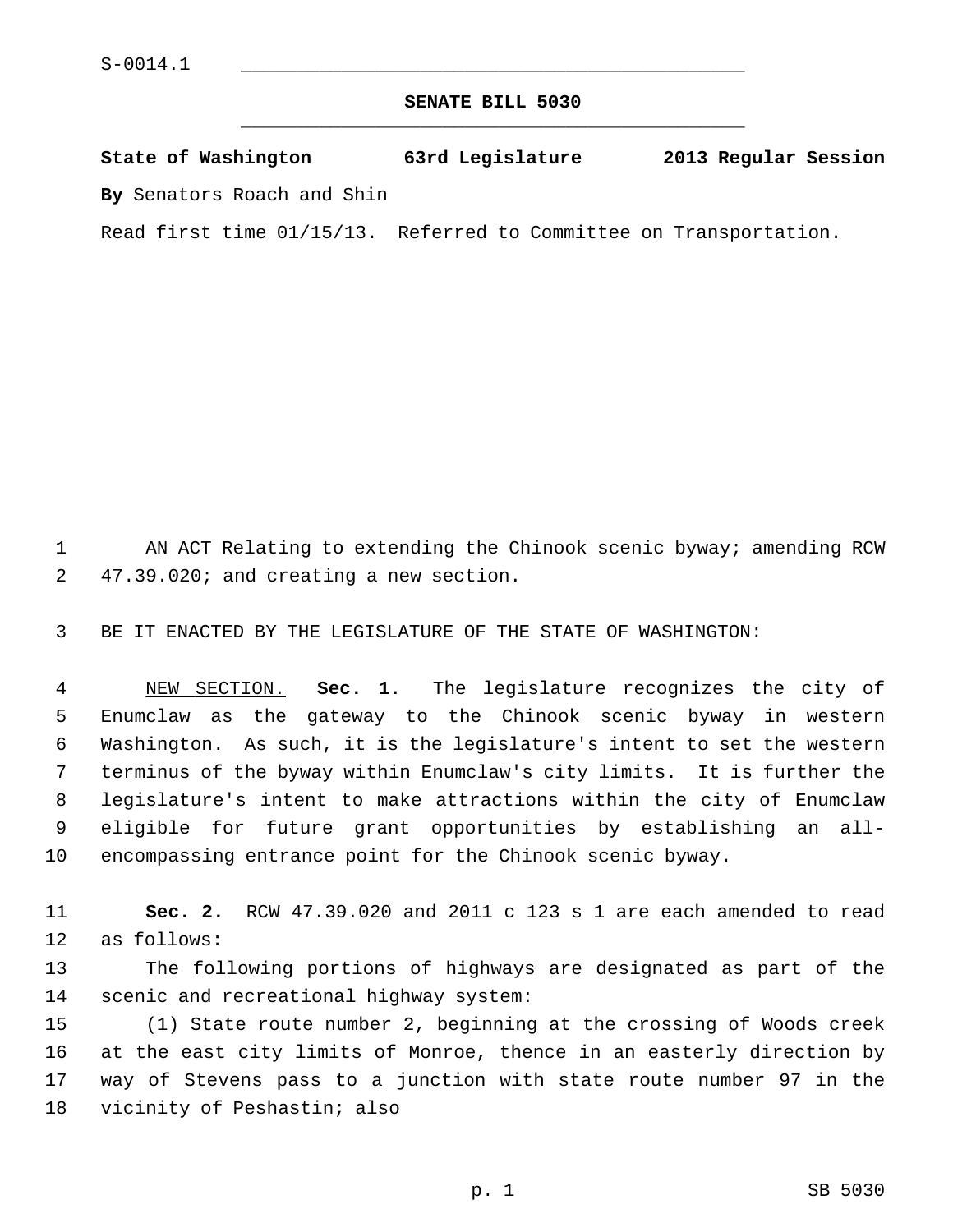1 Beginning at the junction with state route number 17, in the 2 vicinity of Coulee City, thence easterly to the junction with state 3 route number 155;

 4 (2) State route number 3, beginning at a junction with state route 5 number 101 in the vicinity of Shelton, thence northeasterly and 6 northerly to a junction with state route number 104 in the vicinity of 7 Port Gamble;

 8 (3) State route number 4, beginning at the junction with state 9 route number 101, thence easterly through Cathlamet to Coal Creek road, 10 approximately .5 miles west of the Longview city limits;

11 (4) State route number 5, beginning at the junction with Starbird 12 Road in Snohomish county, thence northerly to the junction with Bow 13 Hill Road in Skagit county, to be designated as an agricultural scenic 14 corridor with appropriate signage;

15 (5) State route number 6, beginning at the junction with state 16 route number 101 in Raymond, thence easterly to the junction with state 17 route number 5, in the vicinity of Chehalis;

18 (6) State route number 7, beginning at the junction with state 19 route number 12 in Morton, thence northerly to the junction with state 20 route number 507;

21 (7) State route number 8, beginning at a junction with state route 22 number 12 in the vicinity of Elma, thence easterly to a junction with 23 state route number 101 near Tumwater;

24 (8) State route number 9, beginning at the junction with state 25 route number 530 in Arlington, thence northerly to the end of the route 26 at the Canadian border;

27 (9) State route number 10, beginning at Teanaway junction, thence 28 easterly to a junction with state route number 97 west of Ellensburg;

29 (10) State route number 11, beginning at the junction with state 30 route number 5 in the vicinity of Burlington, thence in a northerly 31 direction to the junction with state route number 5;

32 (11) State route number 12, beginning at a junction with a county 33 road approximately 2.8 miles west of the crossing of the Wynoochee 34 river which is approximately 1.2 miles west of Montesano, thence in an 35 easterly direction to a junction with state route number 8 in the 36 vicinity of Elma; also

37 Beginning at a junction with state route number 5, thence easterly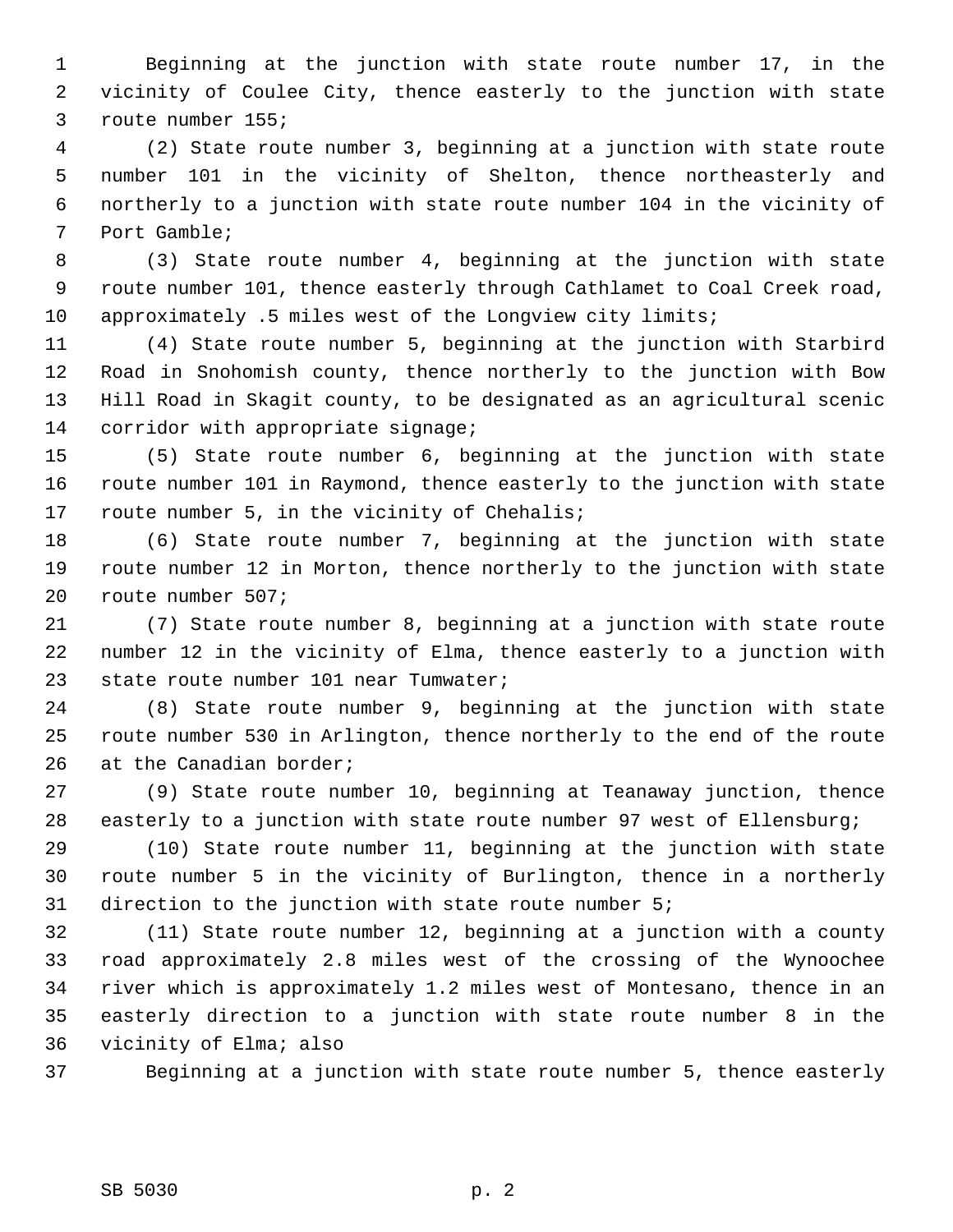1 by way of Morton, Randle, and Packwood to the junction with state route 2 number 410, approximately 3.5 miles west of Naches; also

 3 Beginning at the junction with state route number 124 in the 4 vicinity of the Tri-Cities, thence easterly through Wallula and Touchet 5 to a junction with a county road approximately 2.4 miles west of a 6 junction with state route number 129 at Clarkston;

 7 (12) State route number 14, beginning at the crossing of Gibbons 8 creek approximately 0.9 miles east of Washougal, thence easterly along 9 the north bank of the Columbia river to a point in the vicinity of 10 Plymouth;

11 (13) State route number 17, beginning at a junction with state 12 route number 395 in the vicinity of Mesa, thence northerly to the 13 junction with state route number 97 in the vicinity of Brewster;

14 (14) State route number 19, the Chimacum-Beaver Valley road, 15 beginning at the junction with state route number 104, thence northerly 16 to the junction with state route number 20;

17 (15) State route number 20, beginning at the junction with state 18 route number 101 to the ferry zone in Port Townsend; also

19 Beginning at the Keystone ferry slip on Whidbey Island, thence 20 northerly and easterly to a junction with state route number 153 21 southeast of Twisp; also

22 Beginning at the junction of state route number 97 in the vicinity 23 of Okanogan, thence westerly across the Okanogan river to the junction 24 with state route number 215; also

25 Beginning at a junction with state route number 97 near Tonasket, 26 thence easterly and southerly to a junction with state route number 2 27 at Newport;

28 (16) State route number 25, beginning at the Spokane river bridge, 29 thence northerly through Cedonia, Gifford, Kettle Falls, and Northport, 30 to the Canadian border;

31 (17) State route number 26, beginning at the Whitman county 32 boundary line, thence easterly by way of the vicinities of La Crosse 33 and Dusty to a junction with state route number 195 in the vicinity of 34 Colfax;

35 (18) State route number 27, beginning at a junction with state 36 route number 195 in the vicinity of Pullman, thence northerly by way of 37 the vicinities of Palouse and Garfield to a junction with state route 38 number 271 in the vicinity of Oakesdale; also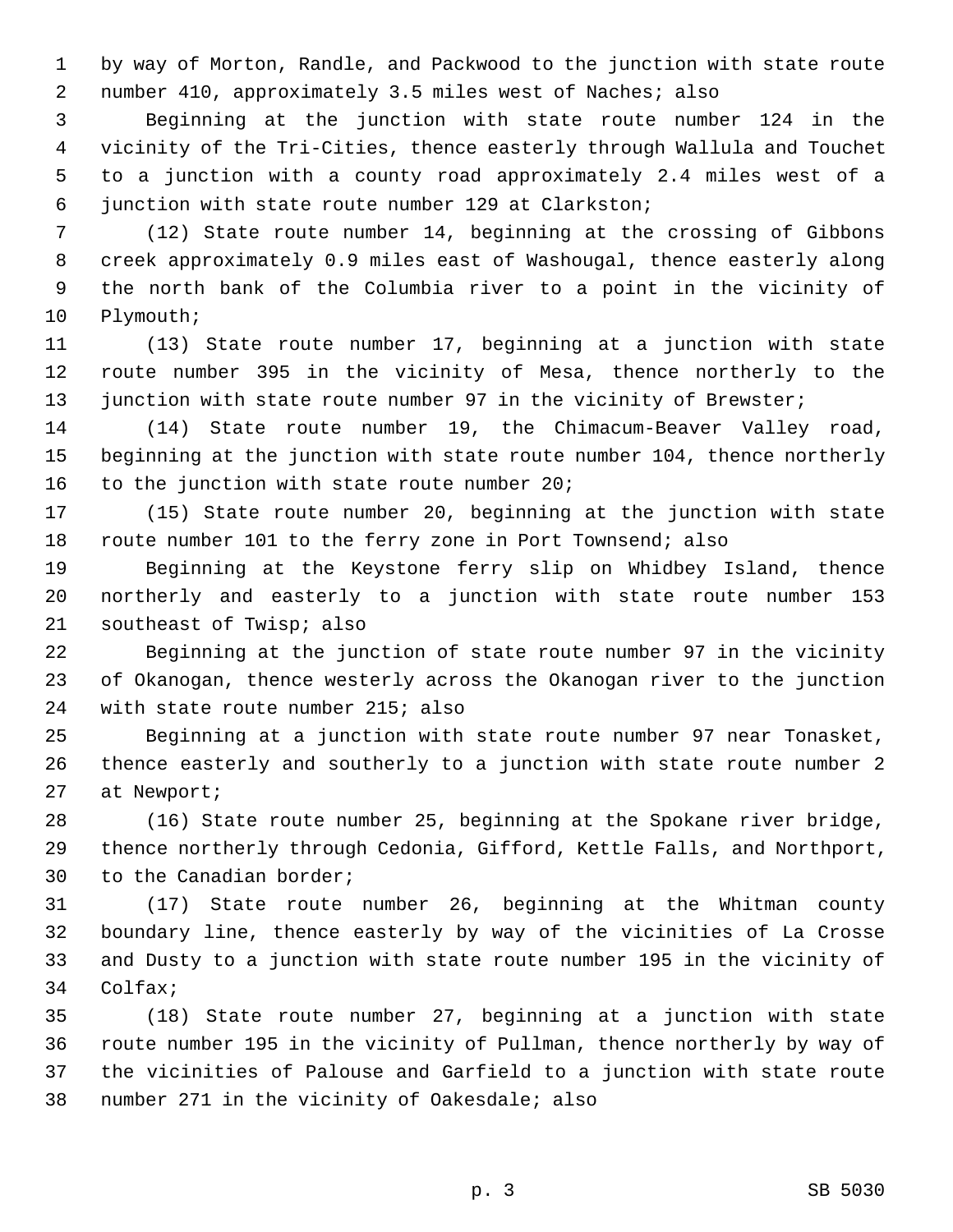1 From a junction with state route number 271 at Oakesdale, thence 2 northerly to the vicinity of Rockford;

 3 (19) State route number 31, beginning at the junction with state 4 route number 20 in Tiger, thence northerly to the Canadian border;

 5 (20) State route number 82, beginning at the junction with state 6 route number 395 south of the Tri-Cities area, thence southerly to the 7 end of the route at the Oregon border;

 8 (21) State route number 90, beginning at the junction with East 9 Sunset Way in the vicinity east of Issaquah, thence easterly to Thorp 10 road 9.0 miles west of Ellensburg;

11 (22) State route number 97, beginning at the Oregon border, in a 12 northerly direction through Toppenish and Wapato to the junction with 13 state route number 82 at Union Gap; also

14 Beginning at the junction with state route number 10, 2.5 miles 15 north of Ellensburg, in a northerly direction to the junction with 16 state route number 2, 4.0 miles east of Leavenworth; also

17 Beginning at the junction of state route number 153 in the vicinity 18 south of Pateros, thence northerly by way of the vicinities of 19 Brewster, Okanogan, Omak, Riverside, Tonasket, and Oroville to the 20 international boundary line;

21 (23) State route number 97 alternate, beginning at the junction 22 with state route number 2 in the vicinity of Monitor, thence northerly 23 to the junction with state route number 97, approximately 5.0 miles 24 north of Chelan;

25 (24) State route number 101, beginning at the Astoria-Megler 26 bridge, thence north to Fowler street in Raymond; also

27 Beginning at a junction with state route number 109 in the vicinity 28 of Queets, thence in a northerly, northeasterly, and easterly direction 29 by way of Forks to the junction with state route number 5 in the 30 vicinity of Olympia;

31 (25) State route number 104, beginning at a junction with state 32 route number 101 in the vicinity south of Discovery bay, thence in a 33 southeasterly direction to the Kingston ferry crossing;

34 (26) State route number 105, beginning at a junction with state 35 route number 101 at Raymond, thence westerly and northerly by way of 36 Tokeland and North Cove to the shore of Grays Harbor north of Westport; 37 also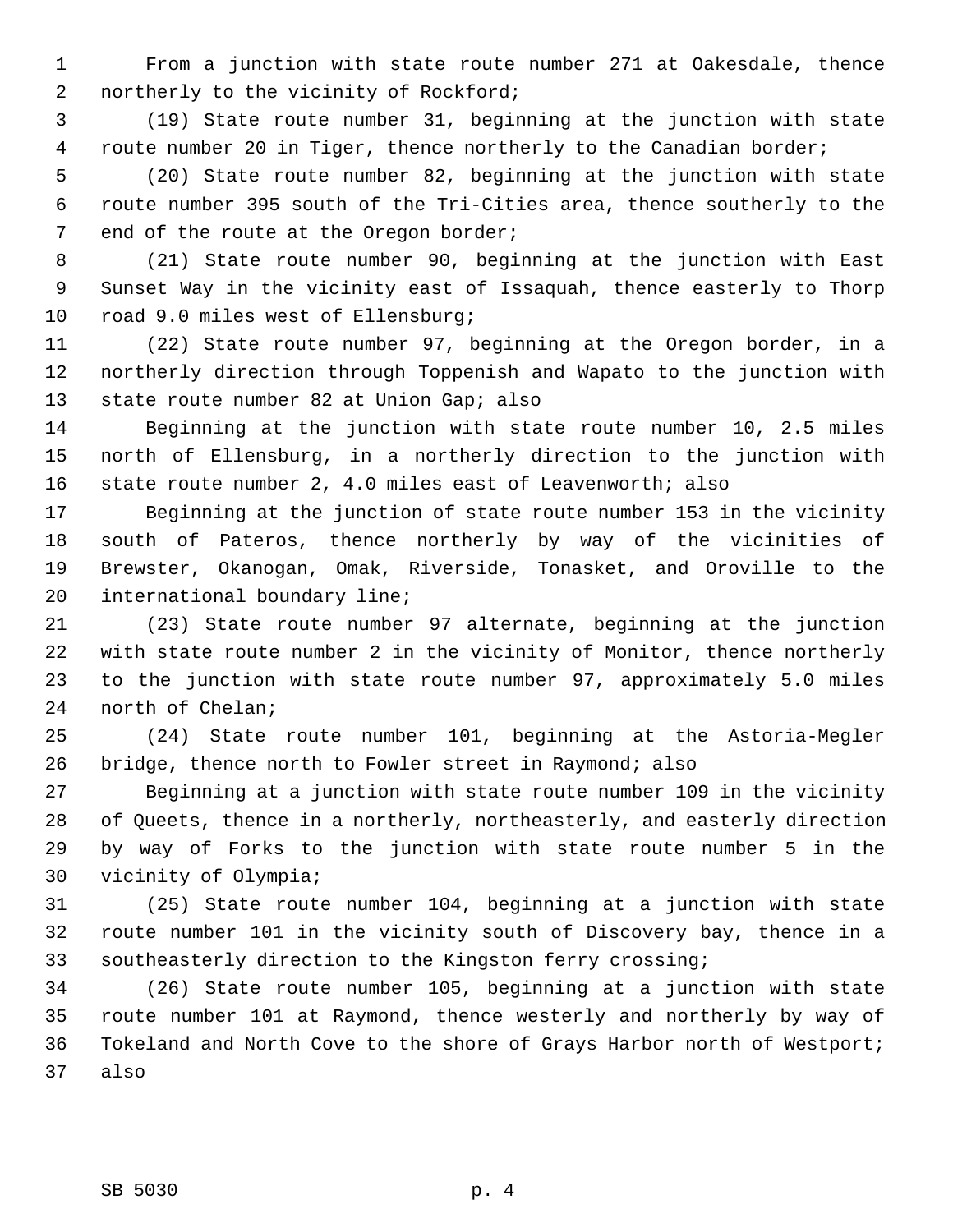1 Beginning at a junction with state route number 105 in the vicinity 2 south of Westport, thence northeasterly to a junction with state route 3 number 101 at Aberdeen;

 4 (27) State route number 109, beginning at a junction with state 5 route number 101 in Hoquiam to a junction with state route number 101 6 in the vicinity of Queets;

 7 (28) State route number 112, beginning at the easterly boundary of 8 the Makah Indian reservation, thence in an easterly direction to the 9 vicinity of Laird's corner on state route number 101;

10 (29) State route number 116, beginning at the junction with the 11 Chimacum-Beaver Valley road, thence in an easterly direction to Fort 12 Flagler State Park;

13 (30) State route number 119, beginning at the junction with state 14 route number 101 at Hoodsport, thence northwesterly to the Mount Rose 15 development intersection;

16 (31) State route number 122, Harmony road, between the junction 17 with state route number 12 near Mayfield dam and the junction with 18 state route number 12 in Mossyrock;

19 (32) State route number 123, beginning at the junction with state 20 route number 12 in the vicinity of Morton, thence northerly to the 21 junction with state route number 410;

22 (33) State route number 129, beginning at the Oregon border, thence 23 northerly to the junction with state route number 12 in Clarkston;

24 (34) State route number 141, beginning at the junction with state 25 route number 14 in Bingen, thence northerly to the end of the route at 26 the Skamania county line;

27 (35) State route number 142, beginning at the junction with state 28 route number 14 in Lyle, thence northeasterly to the junction with 29 state route number 97, .5 miles from Goldendale;

30 (36) State route number 153, beginning at a junction with state 31 route number 97 in the vicinity of Pateros, thence in a northerly 32 direction to a junction with state route number 20 in the vicinity 33 south of Twisp;

34 (37) State route number 155, beginning at a junction with state 35 route number 2 in the vicinity north of Coulee City, thence northerly 36 and westerly to the junction with state route number 215;

37 (38) State route number 194, beginning at the Port of Almota to the 38 junction with state route number 195 in the vicinity of Pullman;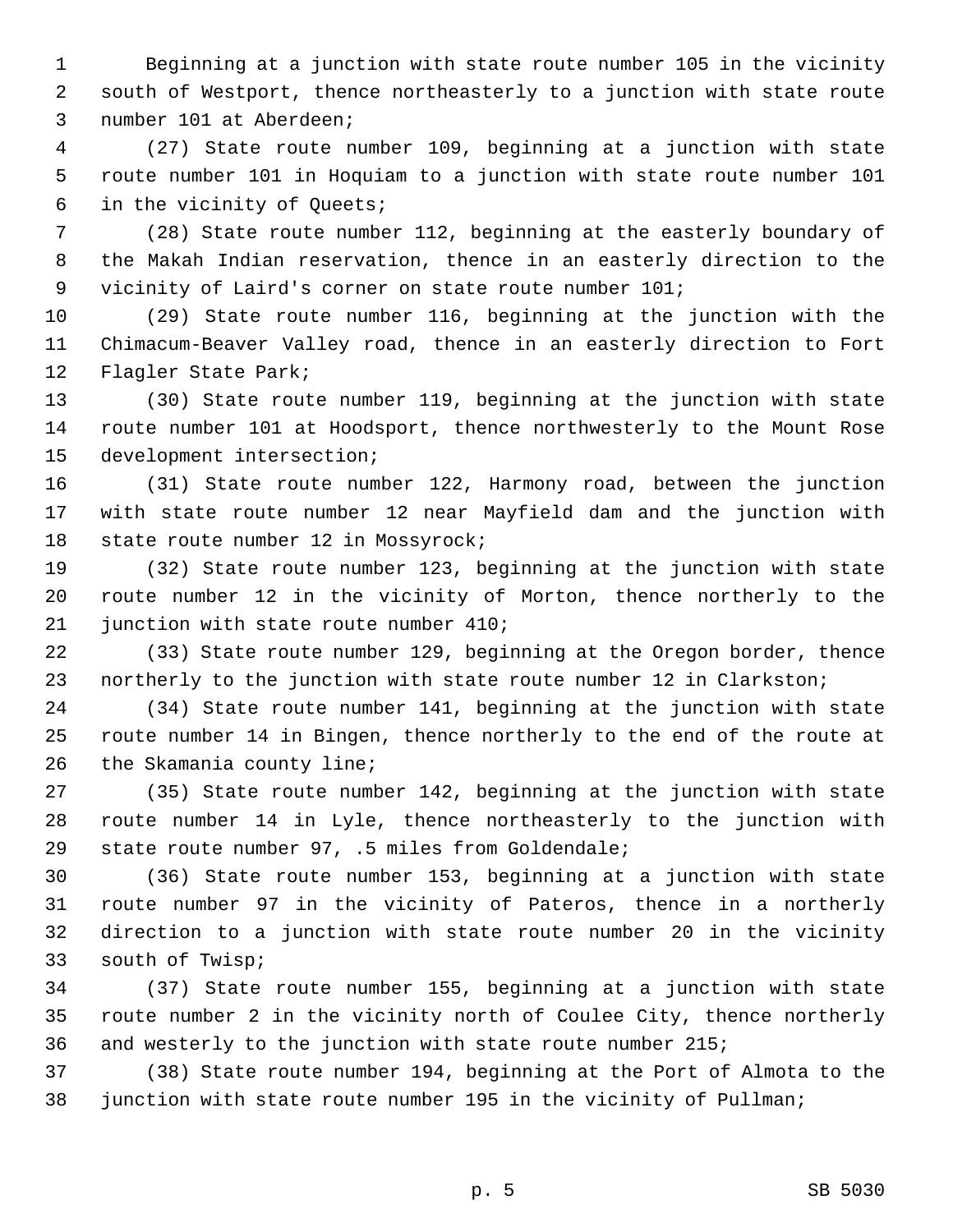1 (39) State route number 195, beginning at the Washington-Idaho 2 boundary line southeast of Uniontown, thence northwesterly and 3 northerly by way of the vicinity of Colton, Pullman, Colfax, Steptoe, 4 and Rosalia to the Whitman county boundary line;

 5 (40) State route number 202, beginning at the junction with state 6 route number 522, thence in an easterly direction to the junction with 7 state route number 90 in the vicinity of North Bend;

 8 (41) State route number 211, beginning at the junction with state 9 route number 2, thence northerly to the junction with state route 10 number 20 in the vicinity of Usk;

11 (42) State route number 215, beginning at the junction of state 12 route number 20 in the vicinity of Okanogan, thence northeasterly on 13 the west side of the Okanogan river to a junction with state route 14 number 97 north of Omak;

15 (43) State route number 231, beginning at the junction with state 16 route number 23, in the vicinity of Sprague, thence in a northerly 17 direction to the junction with state route number 2, approximately 2.5 18 miles west of Reardan;

19 (44) State route number 261, beginning at the junction with state 20 route number 12 in the vicinity of Delaney, thence northwesterly to the 21 junction with state route number 260;

22 (45) State route number 262, beginning at the junction with state 23 route number 26, thence northeasterly to the junction with state route 24 number 17 between Moses Lake and Othello;

25 (46) State route number 271, beginning at a junction with state 26 route number 27 in the vicinity of Oakesdale, thence northwesterly to 27 a junction with state route number 195 in the vicinity south of 28 Rosalia;

29 (47) State route number 272, beginning at the junction with state 30 route number 195 in Colfax, thence easterly to the Idaho state line, 31 approximately 1.5 miles east of Palouse;

32 (48) State route number 278, beginning at a junction with state 33 route number 27, thence easterly via Rockford to the Idaho state line;

34 (49) State route number 305, beginning at the Winslow ferry dock to 35 the junction with state route number 3 approximately 1.0 mile north of 36 Poulsbo;

37 (50) State route number 395, beginning at the north end of the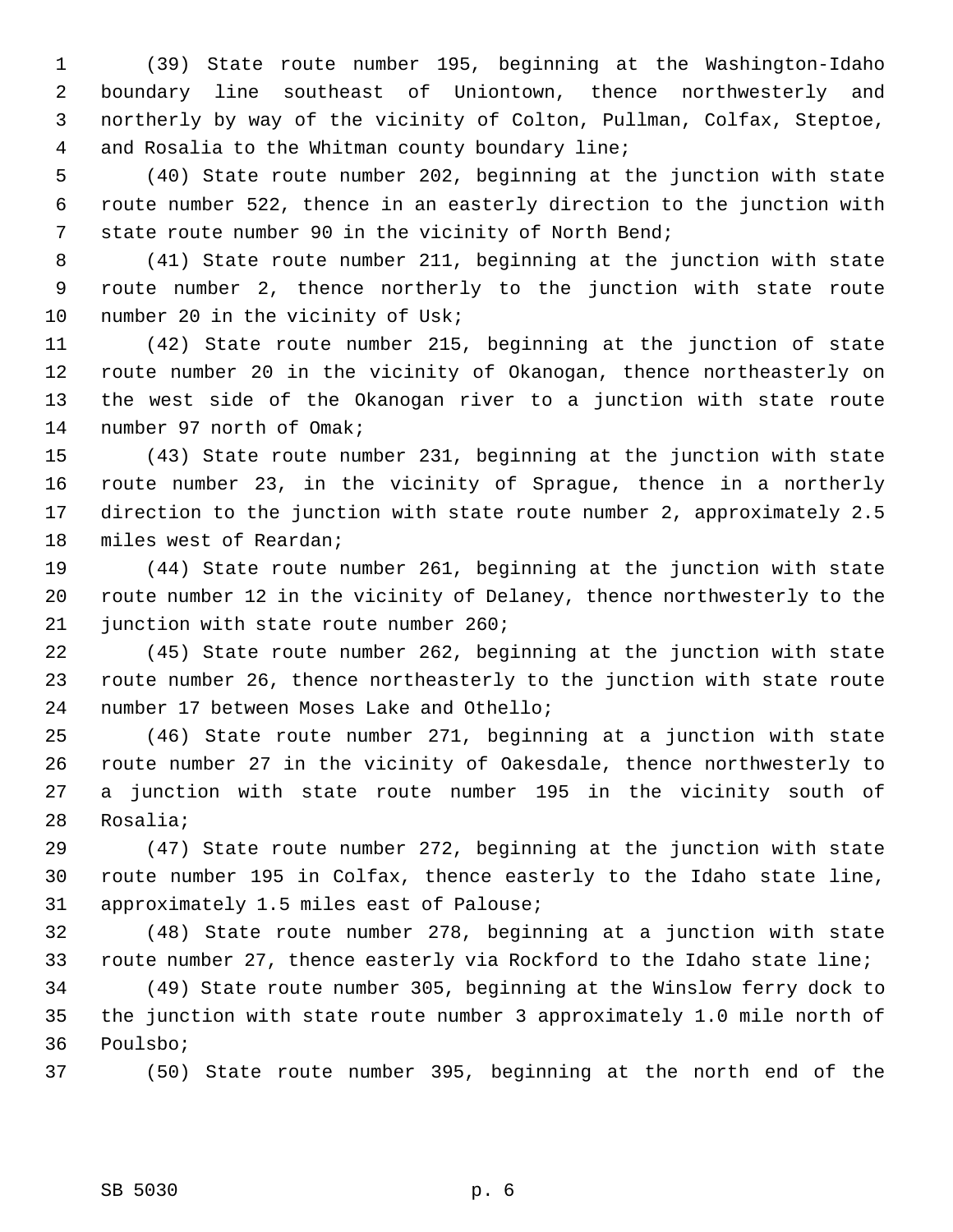1 crossing of Mill creek in the vicinity of Colville, thence in a 2 northwesterly direction to a junction with state route number 20 at the 3 west end of the crossing over the Columbia river at Kettle Falls;

 4 (51) State route number 401, beginning at a junction with state 5 route number 101 at Point Ellice, thence easterly and northerly to a 6 junction with state route number 4 in the vicinity north of Naselle;

7 (52) State route number 410, beginning  $((4.0 \text{ miles east of}))$  at the 8 intersection with Farman street in Enumclaw, thence in an easterly 9 direction to the junction with state route number 12, approximately 3.5 10 miles west of Naches;

11 (53) State route number 501, beginning at the junction with state 12 route number 5 in the vicinity of Vancouver, thence northwesterly on 13 the New Lower River road around Vancouver Lake;

14 (54) State route number 503, beginning at the junction with state 15 route number 500, thence northerly by way of Battle Ground and Yale to 16 the junction with state route number 5 in the vicinity of Woodland;

17 (55) State route number 504, beginning at a junction with state 18 route number 5 at Castle Rock, to the end of the route on Johnston 19 Ridge, approximately milepost 52;

20 (56) State route number 505, beginning at the junction with state 21 route number 504, thence northwesterly by way of Toledo to the junction 22 with state route number 5;

23 (57) State route number 508, beginning at the junction with state 24 route number 5, thence in an easterly direction to the junction with 25 state route number 7 in Morton;

26 (58) State route number 525, beginning at the ferry toll booth on 27 Whidbey Island to a junction with state route number 20 east of the 28 Keystone ferry slip;

29 (59) State route number 542, beginning at the junction with state 30 route number 5, thence easterly to the vicinity of Austin pass in 31 Whatcom county;

32 (60) State route number 547, beginning at the junction with state 33 route number 542 in Kendall, thence northwesterly to the junction with 34 state route number 9 in the vicinity of the Canadian border;

35 (61) State route number 706, beginning at the junction with state 36 route number 7 in Elbe, in an easterly direction to the end of the 37 route at Mt. Rainier National Park;